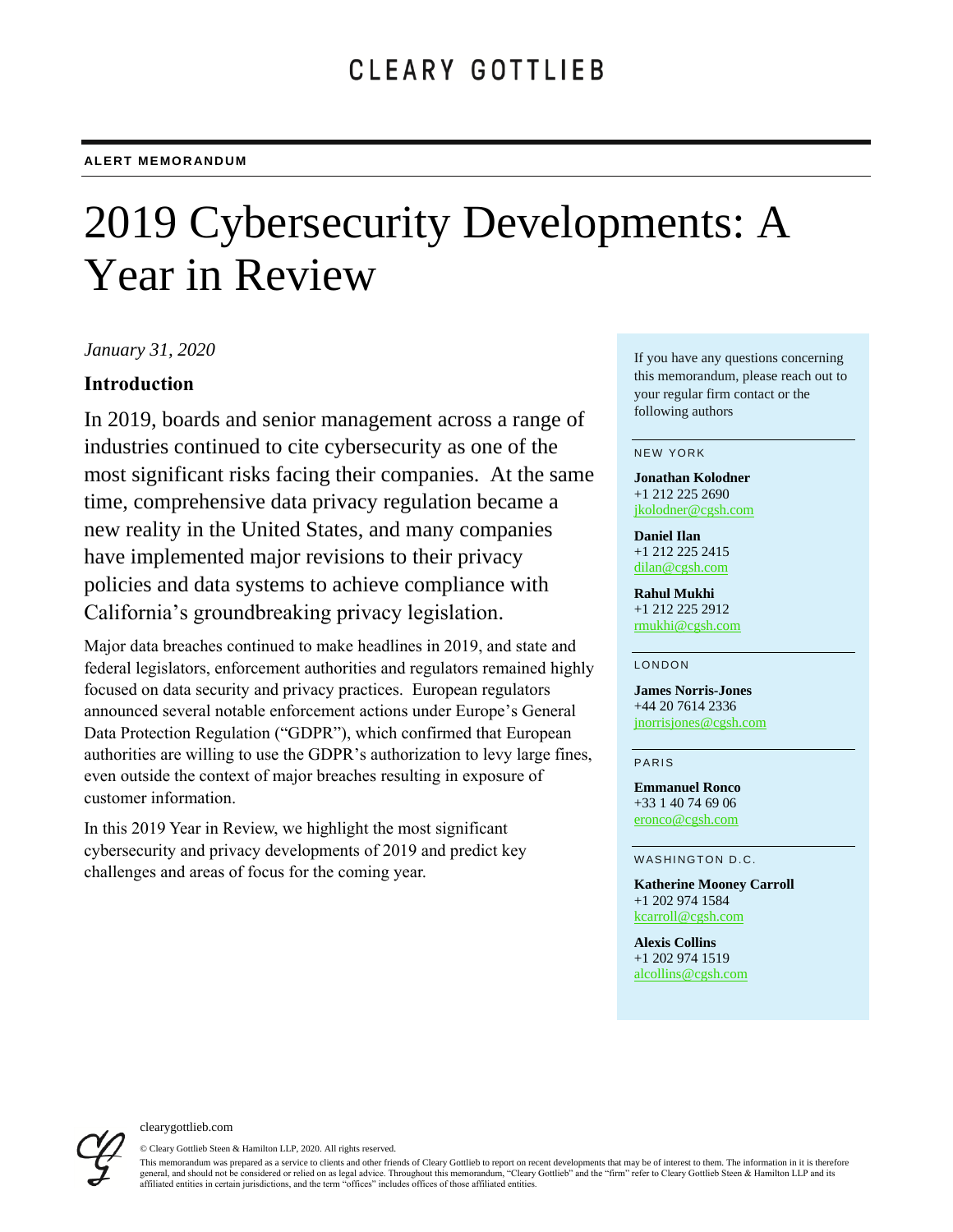## **Major Cyberattacks**

Companies continued to suffer data breaches resulting from cyberattacks by malicious actors and security lapses resulting in exposure of customer data. Although a variety of business sectors remain at heightened risk, recent cyberattacks and data breaches highlight the particular risks faced by the financial, social media, and healthcare sectors. The most notable incidents of 2019 included the following:

- The financial industry suffered several notable security breaches in 2019:
	- In May, it was reported that 885 million bank records, including social security numbers, bank account numbers and statements, and mortgage and tax documents that were maintained by First American Corporation were exposed through a design defect in an software application.
	- In July, Capital One disclosed that a hacker had gained access to personal and financial information for approximately 106 million customers, and estimated remediation costs at \$150 million.
	- In June, an employee at Canada's Desjardins Group exposed the data of more than 4.2 million bank members by improperly collecting personal information and circulating it to a third party.
- In the wake of two major incidents in 2018, Facebook suffered further data breaches in 2019:
	- In March, an internal investigation at Facebook revealed that hundreds of millions of account passwords were stored in plain text on its internal servers, meaning that it was possible for Facebook employees to search and potentially abuse the credentials.
	- Facebook suffered further data breaches in April (540 million user records exposed on public Amazon databases), September (more than 419 million user records exposed on a public database), November (approximately

100 third-party developers were improperly granted access to personal user data), and December (267 million user records, including names, unique user IDs, and phone numbers were exposed in another public database).

- The social media industry reported further data security lapses in October 2019, when it was reported that 1.2 billion Facebook, Twitter and LinkedIn profiles were exposed and made publicly accessible on an unsecured server.
- The healthcare sector was also the target of several significant cyberattacks:
	- In May, Quest Diagnostics disclosed that approximately 11.9 million patients' personal and financial data had been accessed through its external collection agency, American Medical Collection Agency.
	- A month later, LabCorp disclosed that 7.7 million of its patient records had been accessed through the same agency, highlighting once again the risks associated with third-party agencies and vendors.
	- In June, Dominion National, a dental and vision benefits insurer, disclosed a data breach that exposed the personal records of nearly 3 million patients.

## **U.S. Enforcement Actions and Regulatory Guidance**

Not surprisingly in light of the ongoing largescale data breaches, there were a number of significant U.S. enforcement actions relating to cybersecurity and data privacy in 2019. In some instances, several authorities or regulators have partnered together to announce a joint resolution that includes both financial penalties and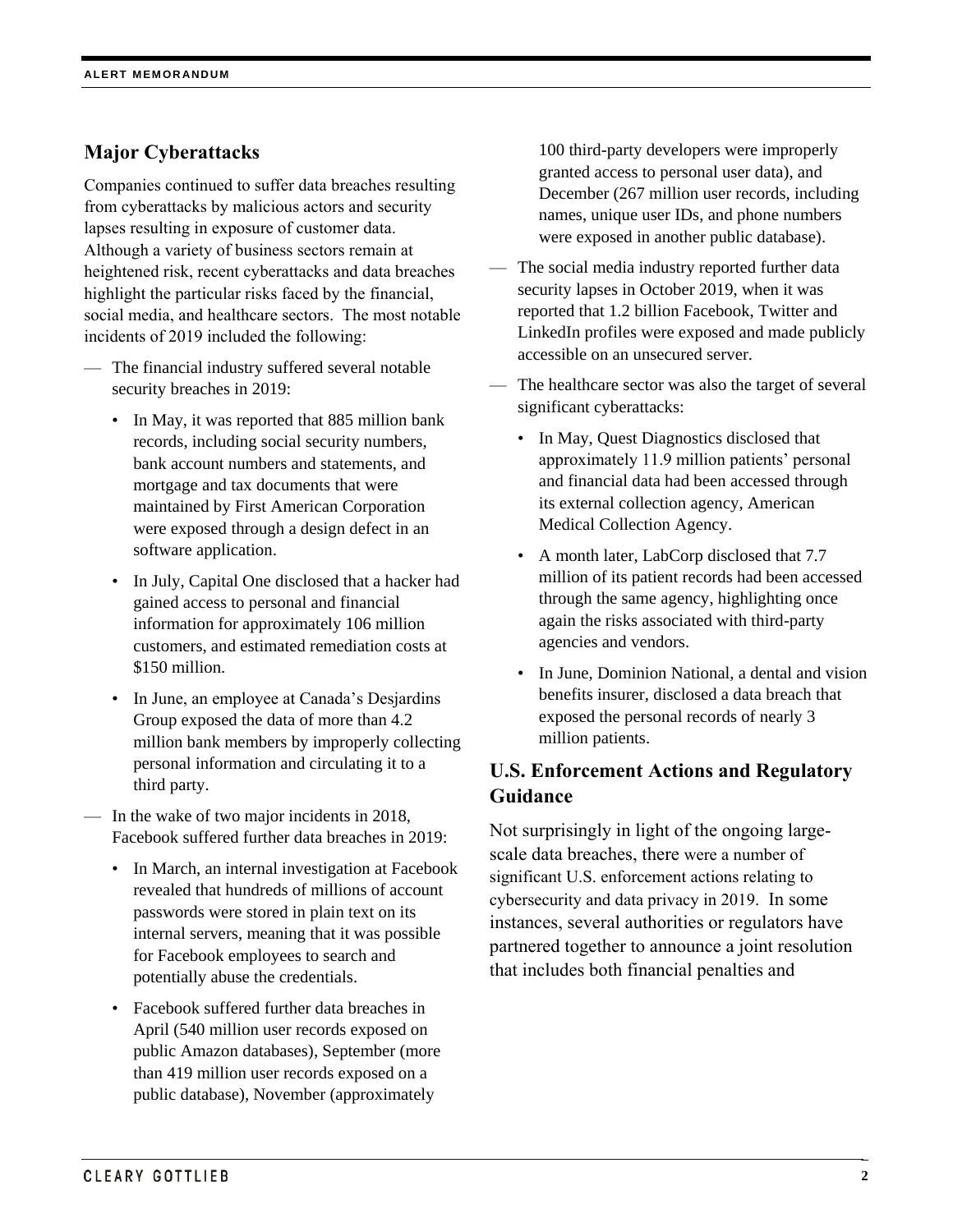remediation requirements. As expected,<sup>1</sup> the Federal Trade Commission ("FTC") has taken a more active role in the privacy space, a trend we expect to continue in 2020. We also saw the initiation of major antitrust investigations of technology companies by U.S. and European authorities that included privacy practices as one area of possibly anti-competitive or abusive behavior, potentially blurring the lines between traditional consumer protection and competition regulation.

- In July 2019, the FTC and Securities and Exchange Commission ("SEC") both announced settlements with Facebook, while the Department of Justice ("DOJ") filed a civil complaint against the company arising from the same circumstances.<sup>2</sup>
	- On July 24, the FTC announced a \$5 billion settlement with Facebook for violations of Section 5(a) of the FTC Act and its prior 2012 FTC settlement order, based on allegations that Facebook provided users with deceptive privacy disclosures and shared users' personal information with third-party applications used by those users' Facebook friends. The FTC required Facebook to implement remedial measures, including:
		- Establishing a robust privacy and information security program;
		- Appointing a new board subcommittee to serve as an Independent Privacy Committee comprised of independent directors demonstrating certain minimum privacy and data protection capabilities; and
		- An annual certification by Facebook's principal executive officer (CEO Mark

Zuckerberg) and a designated compliance officer.

- That same day, the DOJ filed a complaint against Facebook alleging, among other things, that Facebook violated its 2012 FTC settlement order by providing users with deceptive privacy disclosures and settings; sharing users' personal information with third-party applications used by those users' Facebook friends; and misrepresenting the extent to which users had to opt-in before being subjected to certain facial recognition technology.
- The next day, the SEC announced a \$100 million settlement with Facebook resolving claims that the company's public filings contained misleading statements about the misuse of user data.
- Also in July, Equifax agreed to pay \$575 million—potentially rising to \$700 million—in a settlement with the FTC, the Consumer Financial Protection Bureau ("CFPB"), the New York Department of Financial Services, and 48 U.S. states over the company's "failure to take reasonable steps to secure its network" based on the company's 2017 breach involving the information of 147 million people. Equifax was required to take remedial steps, including:
	- Conducting annual assessments of internal and external security risks;
	- Obtaining annual certifications from the board of directors or relevant subcommittee attesting to compliance with the settlement order; and
	- Ensuring that service providers that access personal information stored by Equifax have adequate safeguards to protect such data.<sup>3</sup>

<sup>&</sup>lt;sup>1</sup> For further information, see the Cleary Gottlieb "2018" Cybersecurity and Data Privacy Developments: A Year in Review" publication a[t https://www.clearygottlieb.com/-](https://www.clearygottlieb.com/-/media/files/alert-memos-2019/cybersecurity-and-data-privacy-developments--2018-in-review_r1-pdf.pdf) [/media/files/alert-memos-2019/cybersecurity-and-data](https://www.clearygottlieb.com/-/media/files/alert-memos-2019/cybersecurity-and-data-privacy-developments--2018-in-review_r1-pdf.pdf)[privacy-developments--2018-in-review\\_r1-pdf.pdf.](https://www.clearygottlieb.com/-/media/files/alert-memos-2019/cybersecurity-and-data-privacy-developments--2018-in-review_r1-pdf.pdf)

<sup>2</sup> For further information on this Facebook settlement, see the Cleary Gottlieb "July 2019 Privacy and Cybersecurity

Enforcement: Lessons for Management and Directors" publication at

[https://www.clearycyberwatch.com/2019/08/july-2019](https://www.clearycyberwatch.com/2019/08/july-2019-privacy-and-cybersecurity-enforcement-lessons-for-management-and-directors) [privacy-and-cybersecurity-enforcement-lessons-for](https://www.clearycyberwatch.com/2019/08/july-2019-privacy-and-cybersecurity-enforcement-lessons-for-management-and-directors)[management-and-directors.](https://www.clearycyberwatch.com/2019/08/july-2019-privacy-and-cybersecurity-enforcement-lessons-for-management-and-directors)

<sup>&</sup>lt;sup>3</sup> For further information on this Equifax settlement, see the Cleary Gottlieb "July 2019 Privacy and Cybersecurity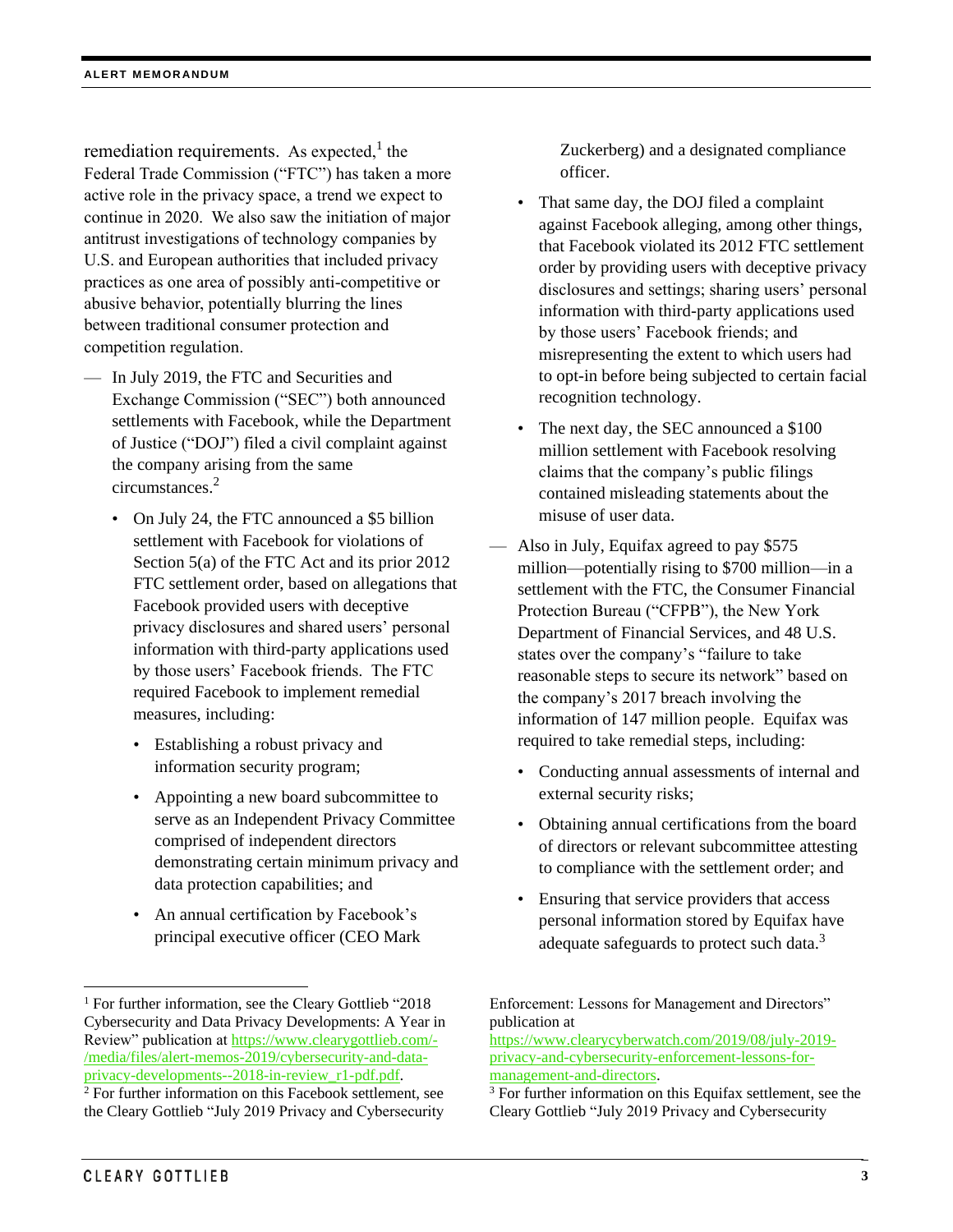- In September 2019, Google and YouTube agreed to pay \$170 million to the FTC and New York State to settle allegations that the companies illegally collected personal data from children without the consent of their parents. It was by far the largest amount ever obtained by the FTC in a matter brought under the Children's Online Privacy Protection Act, enacted in 1998.
	- In November 2019, the FTC announced a proposed settlement with InfoTrax Systems, L.C., a third-party service provider, regarding multiple data security failures allegedly resulting in the unauthorized access of endusers' personal information. The proposed settlement is noteworthy in several respects:
		- The FTC alleged a violation of the FTC Act predicated solely upon InfoTrax's failure to maintain reasonable security measures;
		- The settlement order contains extensive prescriptive requirements regarding improvements that InfoTrax must make to its data security practices; and
		- One commissioner filed a concurring statement criticizing the settlement's standard 20-year term as excessively long.<sup>4</sup>
- In July 2019, Cisco Systems reached a \$6 million settlement with 19 state Attorneys General to resolve a whistleblower lawsuit under the False Claims Act ("FCA") alleging that the company sold software that was vulnerable to digital attacks. No evidence of any hack or unauthorized access to security systems utilizing Cisco's software was uncovered by the investigation. This

Enforcement: Lessons for Management and Directors" publication at

[https://www.clearycyberwatch.com/2019/08/july-2019](https://www.clearycyberwatch.com/2019/08/july-2019-privacy-and-cybersecurity-enforcement-lessons-for-management-and-directors) [privacy-and-cybersecurity-enforcement-lessons-for](https://www.clearycyberwatch.com/2019/08/july-2019-privacy-and-cybersecurity-enforcement-lessons-for-management-and-directors)[management-and-directors.](https://www.clearycyberwatch.com/2019/08/july-2019-privacy-and-cybersecurity-enforcement-lessons-for-management-and-directors)

was the first successful cybersecurity whistleblower case brought under the FCA.

The FTC and DOJ announced antitrust investigations into the "Big Four" technology companies (i.e., Facebook, Google, Amazon and Apple) that included aspects of their privacy practices, and multiple state Attorney General investigations similarly targeted a combination of privacy practices and more traditional anticompetitive behaviors.

In addition to these enforcement actions, U.S. federal authorities also issued new cybersecurity guidance:

- Over the course of 2019, the FTC has been working to strengthen the injunctive relief imposed in orders in data security cases.<sup>5</sup>
	- In April 2019, the FTC issued a statement explaining that it was examining the obligations in its orders in data security cases and mandating "new requirements" while "anticipat[ing] further refinements."<sup>6</sup> Thereafter, the FTC ultimately issued seven data security orders with specific data security practices and obligations that differed markedly from past orders.
	- In a recent blog post, Andrew Smith, the director of the FTC's Bureau of Consumer Protection, explained the origin of these efforts and summarized the orders' refinements. Smith acknowledged that FTC data security orders historically "contained fairly standard language,"<sup>7</sup> which the Eleventh Circuit stuck down in 2018 as "unenforceably vague" when vacating an FTC cease-and-desist order against

<sup>5</sup> For Cleary Gottlieb's previous blog post discussing the FTC's actions, see

[https://www.clearycyberwatch.com/2020/01/ftc-](https://www.clearycyberwatch.com/2020/01/ftc-summarizes-a-year-of-change-in-its-data-security-orders)

[summarizes-a-year-of-change-in-its-data-security-orders.](https://www.clearycyberwatch.com/2020/01/ftc-summarizes-a-year-of-change-in-its-data-security-orders) <sup>6</sup> For the FTC's April 2019 statement, see

[https://www.ftc.gov/system/files/documents/cases/2019-03-](https://www.ftc.gov/system/files/documents/cases/2019-03-19_idressupclixsense_statement_final.pdf) 19 idressupclixsense statement final.pdf.

<sup>4</sup> For Cleary Gottlieb's previous blog post discussing the FTC settlement, see

[https://www.clearycyberwatch.com/2019/11/latest-ftc-data](https://www.clearycyberwatch.com/2019/11/latest-ftc-data-privacy-settlement-may-signal-more-direct-approach-to-regulating-data-security)[privacy-settlement-may-signal-more-direct-approach-to](https://www.clearycyberwatch.com/2019/11/latest-ftc-data-privacy-settlement-may-signal-more-direct-approach-to-regulating-data-security)[regulating-data-security.](https://www.clearycyberwatch.com/2019/11/latest-ftc-data-privacy-settlement-may-signal-more-direct-approach-to-regulating-data-security)

<sup>&</sup>lt;sup>7</sup> For the FTC's blog post, see [https://www.ftc.gov/news](https://www.ftc.gov/news-events/blogs/business-blog/2020/01/new-improved-ftc-data-security-orders-better-guidance)[events/blogs/business-blog/2020/01/new-improved-ftc-data](https://www.ftc.gov/news-events/blogs/business-blog/2020/01/new-improved-ftc-data-security-orders-better-guidance)[security-orders-better-guidance.](https://www.ftc.gov/news-events/blogs/business-blog/2020/01/new-improved-ftc-data-security-orders-better-guidance)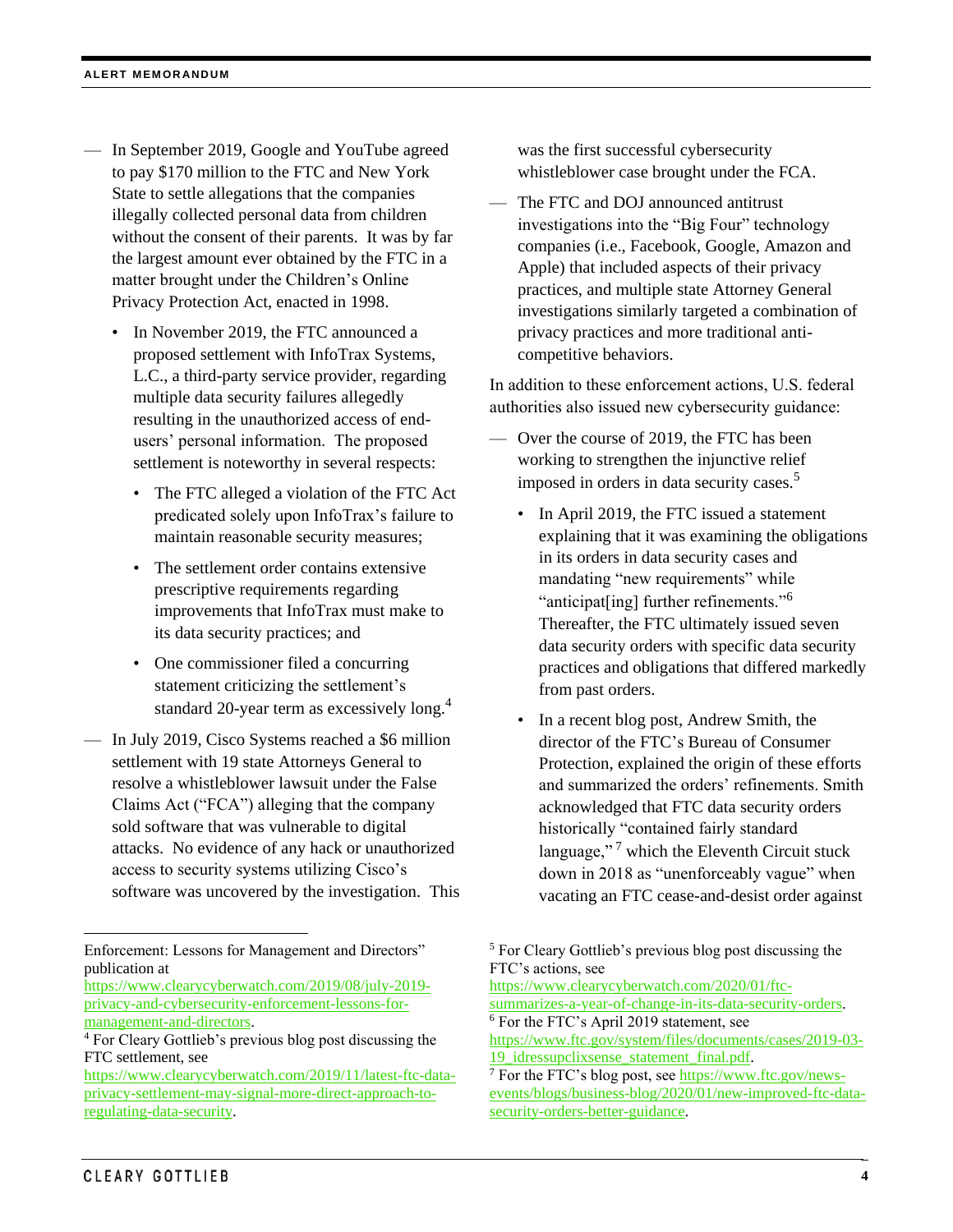LabMD, Inc.<sup>8</sup> After considering the information learned during the December 2018 hearing and the *LabMD* decision, the FTC focused on three areas for change: (1) proscribing "more specific" requirements for data security programs that are tailored to the problems alleged in the complaint; (2) increasing "third-party assessor accountability" and enhancing FTC oversight of assessors; and (3) elevating "data security considerations to the C-Suite and Board level" in the form of senior officer compliance certifications.

- In April 2019, the SEC's Office of Compliance Inspections and Examinations ("OCIE") issued a Risk Alert addressing privacy-related obligations under Regulation S-P, the primary SEC rule regarding privacy notices and safeguard policies for all registered broker-dealers and investment advisers. The Risk Alert set out the most frequent Regulation S-P deficiencies that OCIE had identified during examinations over the past two years.<sup>9</sup>
- A month later, the OCIE released another cybersecurity-related Risk Alert, this time, highlighting the risks associated with brokerdealers and investment advisors storing customers records and information in the cloud and on other types of network storage solutions.<sup>10</sup>
- In early January of 2020, the SEC issued the OCIE's 2020 Examination Priorities, which highlighted that the OCIE will continue to

[risk-alert-may-foreshadow-upcoming-reg-s-p-enforcement](https://www.clearycyberwatch.com/2019/05/sec-privacy-risk-alert-may-foreshadow-upcoming-reg-s-p-enforcement-against-broker-dealers-investment-advisers)[against-broker-dealers-investment-advisers.](https://www.clearycyberwatch.com/2019/05/sec-privacy-risk-alert-may-foreshadow-upcoming-reg-s-p-enforcement-against-broker-dealers-investment-advisers)

prioritize information security in its examination programs.<sup>11</sup>

## **GDPR Enforcement Actions and Guidance**

## **Developments in the General Data Protection Regulation**

European regulators are becoming increasingly aggressive in enforcing the General Data Protection Regulation ("GDPR"). In particular, the U.K. Information Commissioner's Office ("ICO") announced headline-grabbing enforcement actions in 2019 related to alleged cybersecurity breaches and data protection violations, reflecting the potentially massive fines that companies are subject to under the GDPR<sup>12.</sup>

- While not quite reaching the maximum fine permitted by the GDPR (up to the higher of  $\epsilon$ 20 million or 4% of a company's global turnover), the ICO announced its intention to fine British Airways £183.4 million for a cybersecurity incident resulting in the misappropriation of the personal data of approximately 500,000 British Airways customers. The ICO has not disclosed how it determined the size of this fine, but it amounts to approximately 1.5% of British Airways global turnover. The ICO noted that its investigation revealed that British Airways had "poor security arrangements" in relation to its customers' information.
- In July 2019, the ICO published its intention to fine Marriott £99.2 million for a cybersecurity incident affecting the Starwood guest reservation

2018 Report of Investigation on cyber-related frauds and public company accounting controls.

<sup>11</sup> For Cleary Gottlieb's previous blog post discussing the SEC OCIE's 2020 Examination Priorities, see [https://www.clearycyberwatch.com/2020/01/from-the](https://www.clearycyberwatch.com/2020/01/from-the-expected-to-the-surprises-highlights-of-sec-ocies-2020-priorities)[expected-to-the-surprises-highlights-of-sec-ocies-2020](https://www.clearycyberwatch.com/2020/01/from-the-expected-to-the-surprises-highlights-of-sec-ocies-2020-priorities) [priorities.](https://www.clearycyberwatch.com/2020/01/from-the-expected-to-the-surprises-highlights-of-sec-ocies-2020-priorities)

<sup>8</sup> *LabMD, Inc. v. Fed. Trade Comm'n*, No. 16-16270, 2018 WL 2714747, at \*1 (11th Cir. 2018).

<sup>9</sup> For Cleary Gottlieb's previous blog post discussing the SEC's Regulation S-P Risk Alert, see [https://www.clearycyberwatch.com/2019/05/sec-privacy-](https://www.clearycyberwatch.com/2019/05/sec-privacy-risk-alert-may-foreshadow-upcoming-reg-s-p-enforcement-against-broker-dealers-investment-advisers)

<sup>&</sup>lt;sup>10</sup> This alert and the SEC's Regulation S-P Risk Alert are the latest in a series of recent privacy and cybersecurity guidance documents issued by the SEC, including the SEC's February 2018 Commission Statement and Guidance on Public Company Cybersecurity Disclosures and October

<sup>&</sup>lt;sup>12</sup> For further information, see the Cleary Gottlieb "Selected Issues for Boards of Directors in 2020" publication (Cybersecurity: What Keeps Us Up at Night) at [https://www.clearycyberwatch.com/2020/01/cybersecurity](https://www.clearycyberwatch.com/2020/01/cybersecurity-what-keeps-us-up-at-night)[what-keeps-us-up-at-night.](https://www.clearycyberwatch.com/2020/01/cybersecurity-what-keeps-us-up-at-night)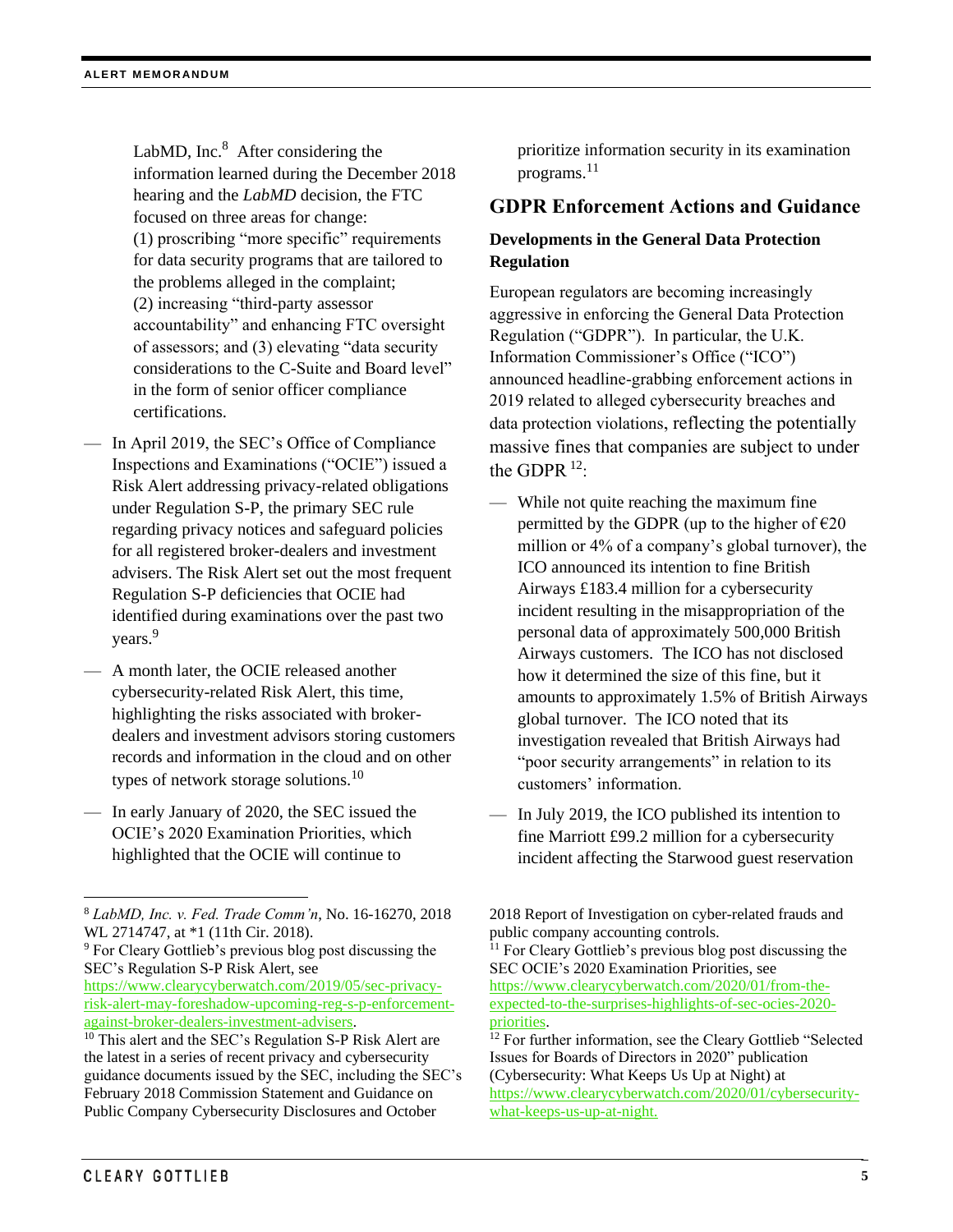database starting as early as 2014—notably, before Marriott acquired Starwood in 2016—but not discovered until 2018. Records relating to about 30 million individuals in the European Economic Area ("EEA") were affected—7 million of which were related to individuals in the United Kingdom. Like the fine in British Airways, the ICO did not disclose how it calculated the fine, but it appears to amount to approximately 0.6% of Marriott's revenues in 2018.

Separately, European regulators have also engaged in GDPR enforcement related to privacy violations that did not arise out of cybersecurity incidents, unlike that of British Airways and Marriott:

- In January 2019, the French Data Protection Authority ("FDPA") announced a  $€50$  million fine against Google for alleged GDPR violations for allegedly not properly disclosing to users how personal data is collected and used across its personalized ads services.<sup>13</sup>
- In October 2019, the Berlin Commissioner for Data Protection and Freedom of Information issued a  $€14.5$  million fine against a German real estate company, die Deutsche Wohnen SE, for its failure to maintain a GDPR-compliant data retention policy and consequently storing tenants' personal information longer than necessary for the purposes for which the data was initially collected. This shows that a seemingly minor offense—overretention of data—can also bring serious penalties.<sup>14</sup>

[https://www.clearygottlieb.com/news-and](https://www.clearygottlieb.com/news-and-insights/publication-listing/the-evolving-privacy-landscape-at-a-glance-compliance-considerations-for-a-new-decade)[insights/publication-listing/the-evolving-privacy-landscape](https://www.clearygottlieb.com/news-and-insights/publication-listing/the-evolving-privacy-landscape-at-a-glance-compliance-considerations-for-a-new-decade)[at-a-glance-compliance-considerations-for-a-new-decade.](https://www.clearygottlieb.com/news-and-insights/publication-listing/the-evolving-privacy-landscape-at-a-glance-compliance-considerations-for-a-new-decade)

<sup>14</sup> For Cleary Gottlieb's previous blog post discussing the Berlin Commissioner for Data Protection and Freedom of Information's fine against die Deutsche Wohnen SE, see [https://www.clearygottlieb.com/news-and-](https://www.clearygottlieb.com/news-and-insights/publication-listing/the-evolving-privacy-landscape-at-a-glance-compliance-considerations-for-a-new-decade)

[insights/publication-listing/the-evolving-privacy-landscape](https://www.clearygottlieb.com/news-and-insights/publication-listing/the-evolving-privacy-landscape-at-a-glance-compliance-considerations-for-a-new-decade)[at-a-glance-compliance-considerations-for-a-new-decade.](https://www.clearygottlieb.com/news-and-insights/publication-listing/the-evolving-privacy-landscape-at-a-glance-compliance-considerations-for-a-new-decade)

— In December 2019, the FDPA imposed a  $\epsilon$ 500,000 fine on Futura Internationale for GDPR violations in connection with cold-calling campaigns. Futura Internationale was sanctioned for failing to provide adequate information about or effectively implement current and prospective clients' opt-out requests, among other things.<sup>15</sup>

Over the course of 2019, European authorities have provided further guidance on the application and interpretation of the GDPR:

— *Administrative Arrangements for Sharing Data.*  On February 12, 2019, the European Data Protection Board ("EDPB") issued its first opinion on "administrative arrangements" between European Union ("EU") financial supervisory authorities and securities agencies and their non-EU counterparts. Such "administrative arrangements" permit personal data to be transferred from public authorities in Europe to those of third countries. $16$  In assessing the adequacy of an administrative arrangement, the EDPB highlighted the following factors, among others: whether the administrative arrangement accurately reflects the GDPR's key data protection definitions and concepts; whether the financial supervisory authorities retain personal data only for as long as is necessary for the relevant purpose; whether the administrative arrangement is predicated on the idea that the relevant financial supervisory authorities have specific responsibilities and regulatory mandates; that adequate notice is provided to data subjects; and

<sup>&</sup>lt;sup>13</sup> For Cleary Gottlieb's previous blog post discussing the FDPA's fine against Google, see

<sup>&</sup>lt;sup>15</sup> For Cleary Gottlieb's previous blog post discussing the FDPA's fine against Futura Internationale, see

[https://www.clearycyberwatch.com/2019/12/french](https://www.clearycyberwatch.com/2019/12/french-regulator-fines-futura-internationale-e500000-for-infringements-of-the-gdpr-in-connection-with-telephone-advertising-campaigns)[regulator-fines-futura-internationale-e500000-for](https://www.clearycyberwatch.com/2019/12/french-regulator-fines-futura-internationale-e500000-for-infringements-of-the-gdpr-in-connection-with-telephone-advertising-campaigns)[infringements-of-the-gdpr-in-connection-with-telephone](https://www.clearycyberwatch.com/2019/12/french-regulator-fines-futura-internationale-e500000-for-infringements-of-the-gdpr-in-connection-with-telephone-advertising-campaigns)[advertising-campaigns.](https://www.clearycyberwatch.com/2019/12/french-regulator-fines-futura-internationale-e500000-for-infringements-of-the-gdpr-in-connection-with-telephone-advertising-campaigns)

<sup>16</sup> Under the GDPR, personal data cannot be transferred from the EEA to a third country unless the European Commission has decided that the data protection laws of such third country are "adequate," or unless "appropriate safeguards" are in place to ensure that the treatment of personal data in the hands of the recipient reflects the GDPR's high standards.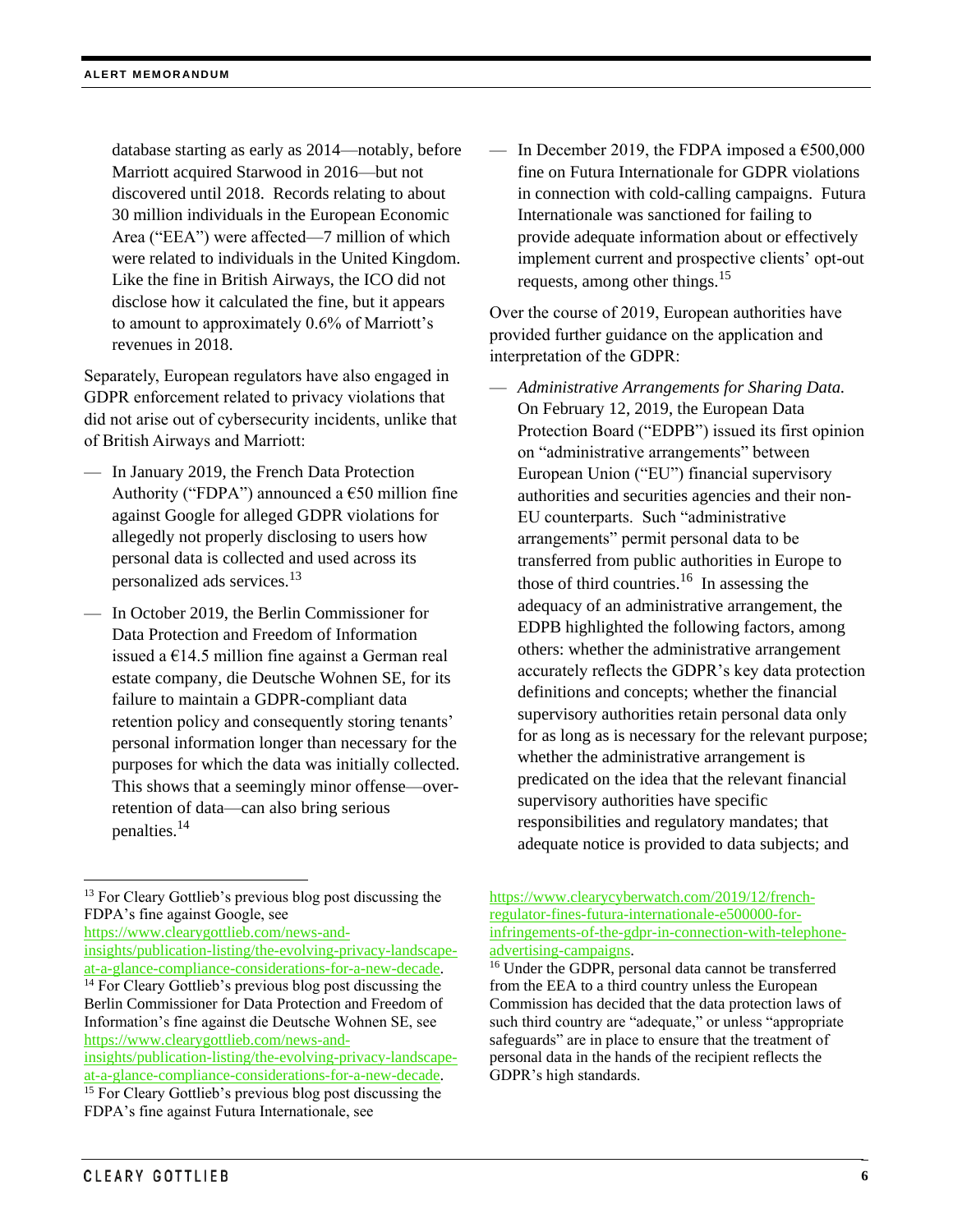that transfers may only take place within the framework of such mandates.<sup>17</sup>

— *Territorial Scope.* On November 14, 2019, the EDPB adopted the final version of the guidelines on the GDPR's territorial scope. As compared to the draft version of the guidelines,  $18$  the final version clarified a number of open questions, including that the presence of an employee in the EU, or the inadvertent or incidental offering of goods or services to non-EU individuals in the EU, will not suffice to mandate application of the GDPR. Thus, the fact that some of an organization's data processing activities fall within the GDPR's scope will not mean that all of the organization's processing activities will do so.

## **U.S. State and Federal Legislative Developments**

California continues to blaze the trail on U.S. privacy regulation, with its adoption in 2019 of amendments to the Consumer Privacy Act (the "CCPA") and the release of the California Attorney General's implementing regulations. Companies with California customers devoted significant resources to preparing for the CCPA to come into force on January 1, 2020. More and more states are moving towards imposing affirmative cybersecurity and data protection obligations that go beyond data breach notification requirements, making the U.S. patchwork of regulation in this area increasingly challenging to manage efficiently. In addition to significant new privacy and cybersecurity laws in states such as Nevada, Maine, Massachusetts, Maryland, New Jersey, Oregon, Washington, and Texas, New York enacted the Stop Hacks and Improve Electronic Data Security Act (the "SHIELD Act"), which for the first time imposes data

security obligations on out-of-state companies that do business with New York residents.

#### **CCPA**

Under the CCPA, California consumers have broad rights to know what personal information has been collected about them, the sources for the information, the purpose of collecting it, and whether it was disclosed. The CCPA also gives consumers the right to access personal information about themselves held by covered businesses, to require deletion of the information, and to prevent its sale to third parties. For our analyses of the CCPA's requirements and key interpretive issues, see our alerts [here](https://www.clearygottlieb.com/news-and-insights/publication-listing/the-evolving-privacy-landscape-at-a-glance-compliance-considerations-for-a-new-decade) and here.<sup>19</sup>

In October, California passed several amendments to the CCPA and the California Attorney General issued long-awaited proposed implementing regulations. The amendments provided temporary relief on application of certain core CCPA requirements to employee information and information collected in certain business-to-business ("B2B") contexts.

The statute went into effect on January 1, 2020; by July 2020, the Attorney General is required to issue final regulations and enforcement actions can begin starting July 1. One of many questions that remains unclear and contested is whether the Attorney General can and will bring actions based on any noncompliance during the period from January 1 to July 1, 2020. Key compliance challenges for many companies have included determining whether their data sharing practices constitute a "sale" of data under the statute, resolving how to give consumers a "notice at collection" for data collected offline and understanding the scope and impact of certain exemptions (e.g., the Gramm-Leach-Bliley Act

<sup>19</sup> For Cleary Gottlieb's previous blog posts discussing the CCPA amendments, see [https://www.clearygottlieb.com/-](https://www.clearygottlieb.com/-/media/files/alert-memos-2019/california-consumer-privacy-act-amendments-offer-relief.pdf) [/media/files/alert-memos-2019/california-consumer-privacy](https://www.clearygottlieb.com/-/media/files/alert-memos-2019/california-consumer-privacy-act-amendments-offer-relief.pdf)[act-amendments-offer-relief.pdf,](https://www.clearygottlieb.com/-/media/files/alert-memos-2019/california-consumer-privacy-act-amendments-offer-relief.pdf) and [https://www.clearygottlieb.com/news-and](https://www.clearygottlieb.com/news-and-insights/publication-listing/the-evolving-privacy-landscape-at-a-glance-compliance-considerations-for-a-new-decade)[insights/publication-listing/the-evolving-privacy-landscape](https://www.clearygottlieb.com/news-and-insights/publication-listing/the-evolving-privacy-landscape-at-a-glance-compliance-considerations-for-a-new-decade)[at-a-glance-compliance-considerations-for-a-new-decade.](https://www.clearygottlieb.com/news-and-insights/publication-listing/the-evolving-privacy-landscape-at-a-glance-compliance-considerations-for-a-new-decade)

<sup>&</sup>lt;sup>17</sup> For Cleary Gottlieb's previous blog post on the EDPB's guidance on administrative arrangements under the GDPR, see [https://www.clearycyberwatch.com/2019/03/edpb](https://www.clearycyberwatch.com/2019/03/edpb-issues-first-opinion-on-administrative-arrangements-under-the-gdpr-for-cross-border-data-flows-between-eu-and-non-eu-securities-agencies)[issues-first-opinion-on-administrative-arrangements-under](https://www.clearycyberwatch.com/2019/03/edpb-issues-first-opinion-on-administrative-arrangements-under-the-gdpr-for-cross-border-data-flows-between-eu-and-non-eu-securities-agencies)[the-gdpr-for-cross-border-data-flows-between-eu-and-non](https://www.clearycyberwatch.com/2019/03/edpb-issues-first-opinion-on-administrative-arrangements-under-the-gdpr-for-cross-border-data-flows-between-eu-and-non-eu-securities-agencies)[eu-securities-agencies.](https://www.clearycyberwatch.com/2019/03/edpb-issues-first-opinion-on-administrative-arrangements-under-the-gdpr-for-cross-border-data-flows-between-eu-and-non-eu-securities-agencies) 

<sup>&</sup>lt;sup>18</sup> For Cleary's previous blog post on the EDPB's draft guidelines on the GDPR's territorial scope, see

[https://www.clearycyberwatch.com/2019/01/edpb](https://www.clearycyberwatch.com/2019/01/edpb-publishes-draft-guidelines-territorial-scope-gdpr)[publishes-draft-guidelines-territorial-scope-gdpr.](https://www.clearycyberwatch.com/2019/01/edpb-publishes-draft-guidelines-territorial-scope-gdpr)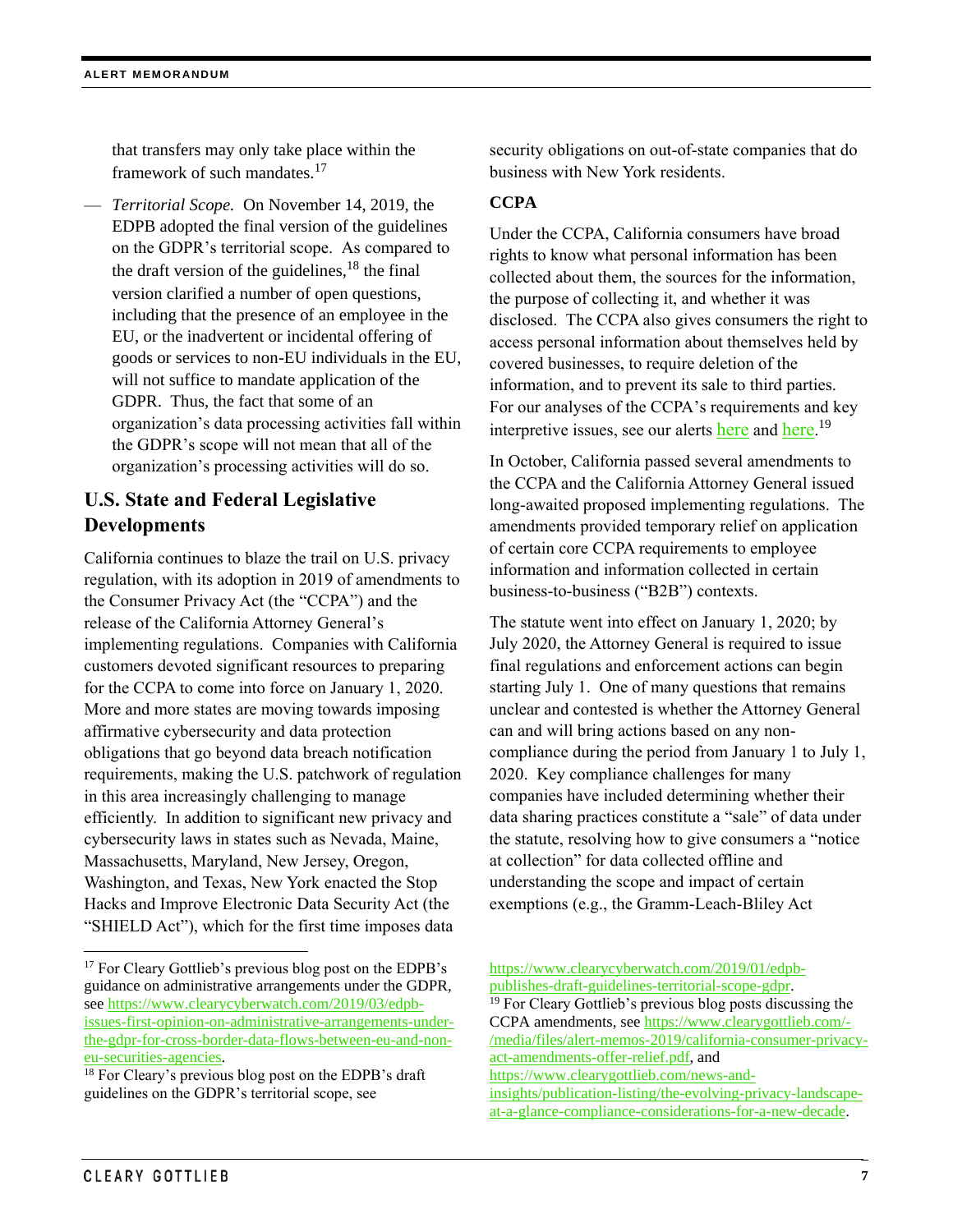exemption and the temporary employee and B2B exemptions).

Firms subject to the CCPA $^{20}$  faced challenges in 2019 working towards compliance with substantial new obligations on a short time frame, with significant interpretive uncertainty in some areas. Key steps for achieving January 1, 2020 compliance included:

- Updating websites, mobile applications and other locations where consumers' personal information is collected in order to provide the consumer with meaningful understanding of the information collected about them at or before collection, as well as the purposes for which the information will be used. If information is sold (as defined broadly under the CCPA), covered businesses must provide the consumer with a "Do Not Sell My Personal Information" link at the point of collection.
- Updating privacy policies to apply to both online and offline (brick-and-mortar) practices. Privacy policies must detail the categories of information that are collected, the sources of the information, how such information may be used and with whom, as well as the consumers' rights under the CCPA and how to exercise those rights, including the right to opt out of sale of data and the right to access and delete data. If no notice of the right to opt out of sale is provided, companies must expressly state that they do not and will not sell personal information.
- Updating contracts with vendors that receive personal information to ensure your vendors qualify under certain exceptions under the law (such that sharing information with them does not constitute a "sale") and collaborate with respect to consumers' access or deletion requests.
- Training employees who are responsible for handling consumer inquiries about your business' privacy practices, the requirements of the CCPA

and how to direct consumers to exercise their rights.

- Implementing methods for complying with consumers' exercise of the rights granted by the CCPA, including:
	- Designating an official contact for questions about your company's privacy policies;
	- Offering two or more designated methods for receiving consumer requests under the CCPA;
	- Establishing, documenting and complying with a method for verifying that the person making a request for access or deletion is indeed the subject consumer;
	- Ensuring your business can identify an individual consumer's data to provide that individual with access to that data, delete it from your records or remove such data from data sets that are sold to third parties.

Finally, there is an increasing focus on the new California ballot initiative proposed by the activist whose ballot proposal forced the California legislature to adopt the CCPA. The new initiative, slated for the ballot in November 2020 and already garnering wide public support in California, would impose additional restrictions on sensitive health and financial information, and provide stiff penalties for misuse of children's data.

#### **New York's SHIELD Act**

In July, New York enacted the SHIELD Act, which expanded data breach notification obligations and, for the first time, imposed affirmative cybersecurity obligations on covered entities beyond the financial institutions already covered by the New York Department of Financial Services cybersecurity

<sup>&</sup>lt;sup>20</sup> In general, the CCPA's provisions apply to any entity doing business in California that meets one of the following thresholds: (i) it has annual gross revenues in excess of \$25 million; (ii) it annually buys, receives for its commercial purposes, sells, or shares for commercial purposes personal

information relating to 50,000 or more consumers, households, or devices; or (iii) it derives 50% or more of its annual revenue from selling consumer personal information. *See* Cal. Civ. Code § 1798.140.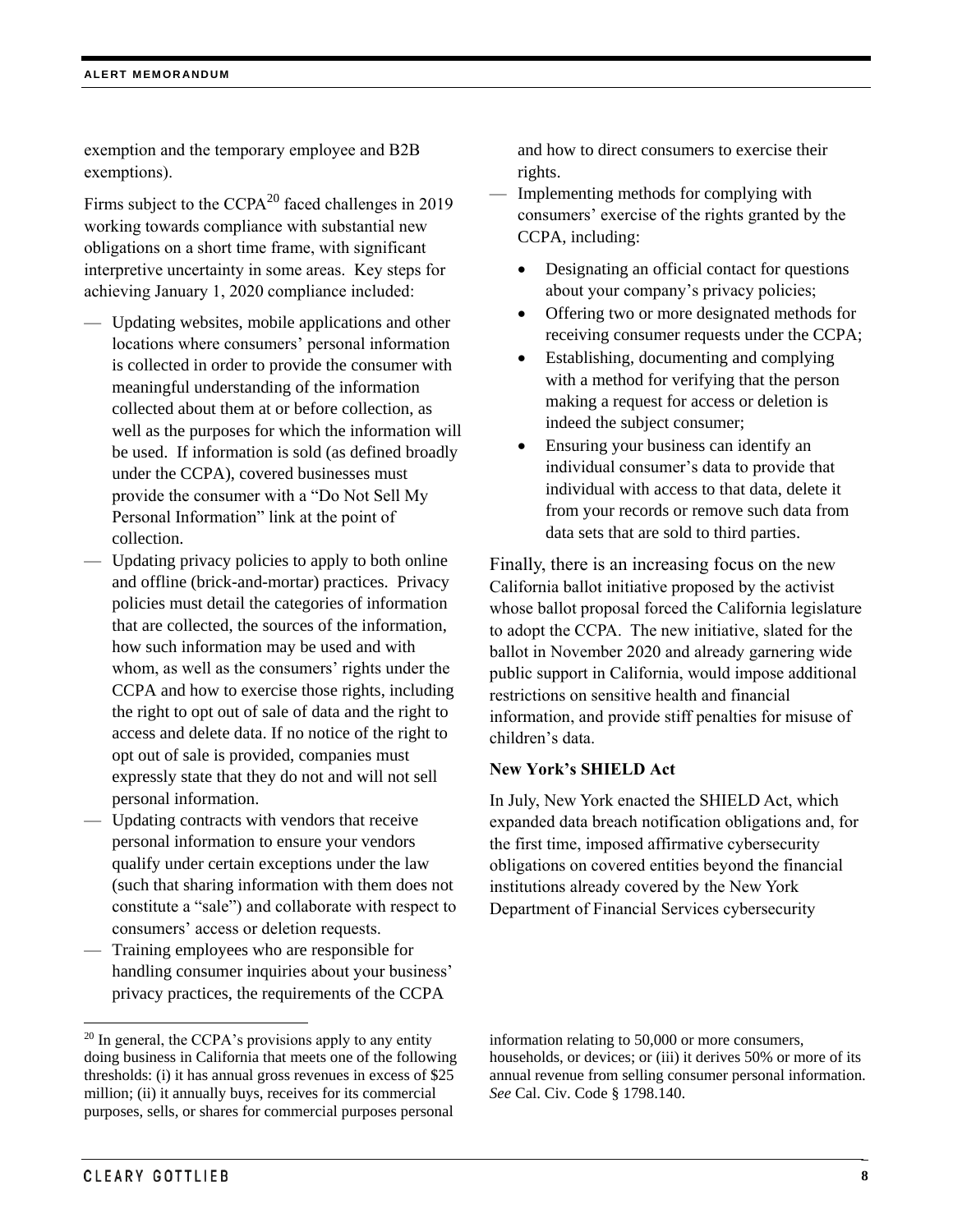regulations and to companies located outside New York.<sup>21</sup>

The principal changes under the SHIELD Act include:

- Expanding the law's jurisdiction to entities that maintain private information of New York residents, regardless of whether or not such entities actually conduct business within the State;
- Broadening the scope of "private information" triggering notification obligations in the event of a breach, including username/password for any online account and biometric data;
- Expanding the definition of "breach" to include unauthorized "access" to private information, in addition to unauthorized acquisition of such information;
- Increasing civil penalties for violations of notification obligations; and
- For the first time, affirmatively requiring covered businesses to develop, implement, and maintain "reasonable" data security safeguards, which include, among other things, conducting risk assessments and addressing identified risks.

The first four provisions went into effect on October 23, 2019, while the fifth (requiring companies to adopt and maintain a cybersecurity compliance program) becomes effective on March 21, 2020.

#### **Other U.S. States and the Need for Federal Privacy Legislation**

Apart from legislative developments in California and New York, a number of other U.S. states have proposed or enacted privacy and cybersecurity laws in 2019. In May, Nevada passed an internet privacy law requiring affected businesses, among other things, to offer consumers the right to opt-out of the sale of their personal data. In June, Maine enacted an internet privacy law that, among other things, prohibits internet access providers from using, disclosing, selling or permitting access to customers' personal information without express consent to that use, disclosure, sale or access. Meanwhile, Massachusetts, New Jersey, Maryland, Oregon, Texas and Washington enacted new laws related to data breach notifications, while Arizona, Connecticut, Florida, Pennsylvania, and others proposed or passed legislation strengthening data privacy protections. Unless Congress enacts a comprehensive federal privacy scheme that harmonizes the cybersecurity and data privacy landscape, the burdens that businesses face in seeking to comply with this increasingly complex patchwork of state privacy laws —and the attendant risk of compliance failures—will continue to grow.

#### **Legislative Developments Outside the United States and Europe**

China and India each had notable legislative action over the past year.<sup>22</sup> In May 2019, the Cyberspace Administration of China issued draft Measures on Administration of Data Security that, when issued in final form, will constitute binding regulations on network operators who collect, store, transmit, process and use data within Chinese territory. India is expected to pass a GDPR-inspired data privacy law at some point in 2020 that would require express consent for most uses of an individual's personal data, and allow for individuals to request that their personal information be deleted.

Meanwhile, data protection laws in the Cayman Islands and Bahrain<sup>23</sup> also went into effect in 2019. The Cayman Islands Data Protection Law went into effect on September 30, 2019, and incorporated many of the same principles as the GDPR. Bahrain's Personal Data Protection Law, which went into effect

<sup>&</sup>lt;sup>21</sup> For Cleary Gottlieb's previous blog post on the New York SHIELD Act, see [https://www.clearygottlieb.com/-](https://www.clearygottlieb.com/-/media/files/alert-memos-2019/new-york-passes-expansive-new-cybersecurity-law.pdf) [/media/files/alert-memos-2019/new-york-passes-expansive](https://www.clearygottlieb.com/-/media/files/alert-memos-2019/new-york-passes-expansive-new-cybersecurity-law.pdf)[new-cybersecurity-law.pdf.](https://www.clearygottlieb.com/-/media/files/alert-memos-2019/new-york-passes-expansive-new-cybersecurity-law.pdf)

<sup>&</sup>lt;sup>22</sup> For Cleary Gottlieb's previous blog post discussing recent Chinese and Indian legislative action in the data privacy field, se[e https://www.clearygottlieb.com/news-and-](https://www.clearygottlieb.com/news-and-insights/publication-listing/the-evolving-privacy-landscape-at-a-glance-compliance-considerations-for-a-new-decade)

[insights/publication-listing/the-evolving-privacy-landscape](https://www.clearygottlieb.com/news-and-insights/publication-listing/the-evolving-privacy-landscape-at-a-glance-compliance-considerations-for-a-new-decade)[at-a-glance-compliance-considerations-for-a-new-decade](https://www.clearygottlieb.com/news-and-insights/publication-listing/the-evolving-privacy-landscape-at-a-glance-compliance-considerations-for-a-new-decade). <sup>23</sup> For Cleary Gottlieb's previous blog post discussing recent Bahrain legislative action in the data privacy field, see [https://www.clearygottlieb.com/news-and](https://www.clearygottlieb.com/news-and-insights/publication-listing/key-data-protection-considerations-bod-2019)[insights/publication-listing/key-data-protection](https://www.clearygottlieb.com/news-and-insights/publication-listing/key-data-protection-considerations-bod-2019)[considerations-bod-2019.](https://www.clearygottlieb.com/news-and-insights/publication-listing/key-data-protection-considerations-bod-2019)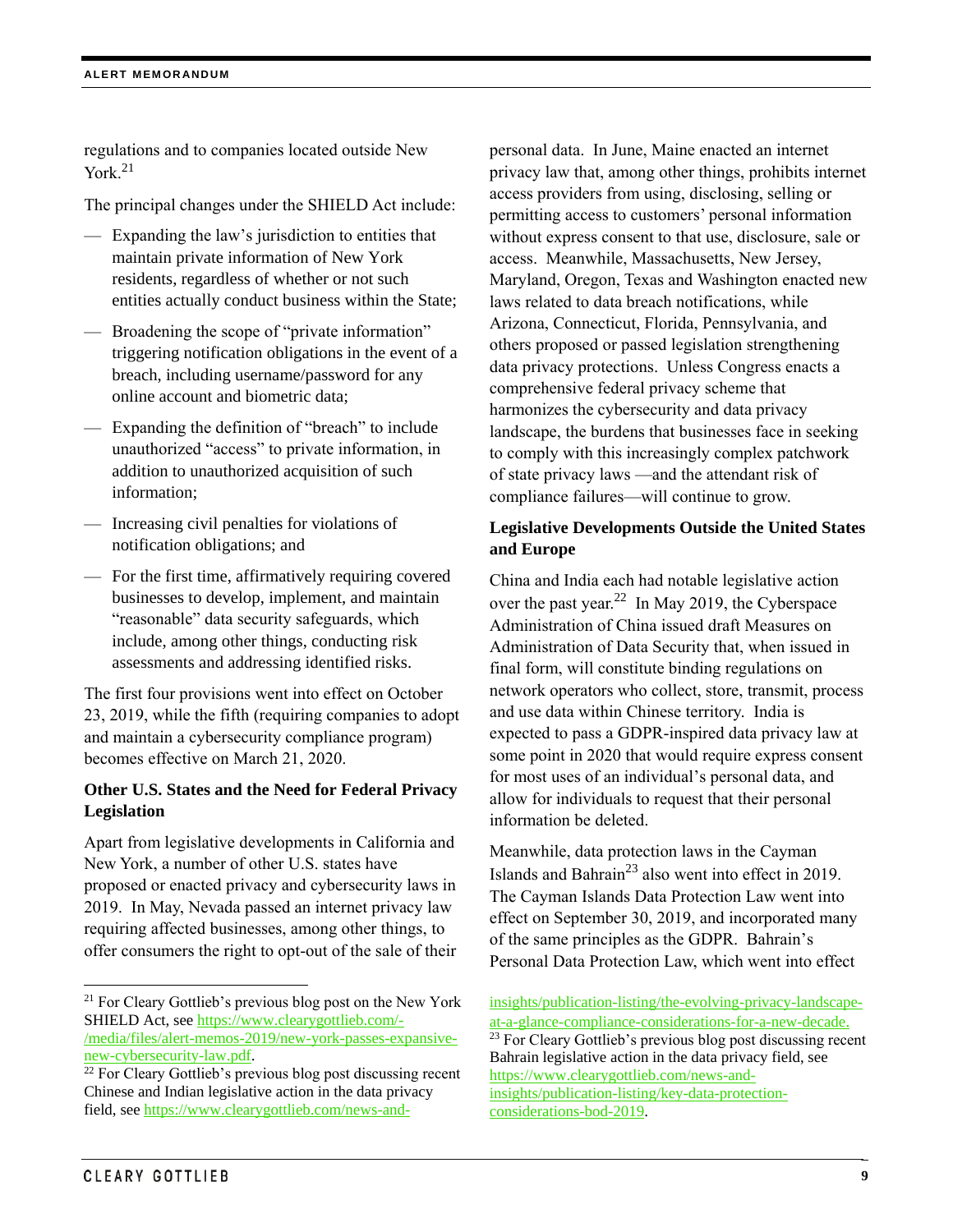on August 1, 2019, regulates the collection, processing and storage of individuals' personal data, and sets up a new authority—the Personal Data Protection Authority—charged with investigating violations of the law. Similarly, a new Brazilian data protection law (the *Lei Geral de Proteção de Dados Pessoais*) that mirrors many of the GDPR's concepts will go into effect in 2020. $24$ 

# **Litigation Developments: U.S. Court Decisions Affecting Data Breach and Privacy Litigation**

#### **Privilege-Related Decisions**

Corporations should continue to remain vigilant about protecting privilege when facing a data breach. It is important that the company's attorneys be involved from the outset in all communications with internal personnel and external advisers involved in investigating and remediating the breach in order to provide advice about the legal ramifications of the attack. With counsel involved for the purpose of providing legal advice, such communications may be covered by the attorney-client privilege, thereby protecting them from disclosure in any subsequent investigation or litigation.<sup>25</sup>

In 2019, there were two notable court decisions that emphasized the need for caution by litigants wishing to raise a defense relying on privileged investigations and reports, including third party reports, or otherwise disclosing the conclusions of such investigations and reports:

— In *Premera Blue Cross Customer Data Security Breach Litigation*, <sup>26</sup> the District Court of Oregon held that a company's early audit and investigation into the cause of a breach—begun prior to engaging counsel—was therefore a necessary business function regardless of litigation, and thus, even documents created subsequent to the hiring of counsel were *not* privileged. However, the court also held that actions taken in response to the breach were likely guided by advice of counsel and concerns about potential liability and would therefore be privileged.

— In *In re Marriott International Inc. Customer Data Security Breach Litigation*, <sup>27</sup> the District Court of Maryland held that Marriott was required to publicly file its investigation report (which was compiled by a third party) because it had relied on the report's conclusions in its motion to dismiss. Marriott argued that disclosure would allow hackers to "hone their strategies," but to support its holding, the court noted that the described database was no longer in use. This holding, coupled with the Sixth Circuit's holding in *In re United Shore Financial Services, LLC* in 2018,<sup>28</sup> reinforces the importance of having forensic investigators that are retained by companies either prior to or subsequent to a data breach be supervised by counsel, and of maintaining forensic conclusions as confidential, in order to maximize privilege over a data breach investigation.

#### **Data Breach Standing Decisions**

In *Spokeo v. Robins*, <sup>29</sup> the Supreme Court held that a plaintiff must allege both a violation of a federal statute and some cognizable real-world harm to establish standing in a privacy case.

<sup>&</sup>lt;sup>24</sup> For Cleary Gottlieb's previous blog post discussing recent Brazil legislative action in the data privacy field, see [https://www.clearygottlieb.com/news-and](https://www.clearygottlieb.com/news-and-insights/publication-listing/key-data-protection-considerations-bod-2019)[insights/publication-listing/key-data-protection](https://www.clearygottlieb.com/news-and-insights/publication-listing/key-data-protection-considerations-bod-2019)[considerations-bod-2019.](https://www.clearygottlieb.com/news-and-insights/publication-listing/key-data-protection-considerations-bod-2019) 

 $25$  For further information, see the Cleary Gottlieb "2018" Cybersecurity and Data Privacy Developments: A Year in Review" publication a[t https://www.clearygottlieb.com/-](https://www.clearygottlieb.com/-/media/files/alert-memos-2019/cybersecurity-and-data-privacy-developments--2018-in-review_r1-pdf.pdf) [/media/files/alert-memos-2019/cybersecurity-and-data](https://www.clearygottlieb.com/-/media/files/alert-memos-2019/cybersecurity-and-data-privacy-developments--2018-in-review_r1-pdf.pdf)[privacy-developments--2018-in-review\\_r1-pdf.pdf.](https://www.clearygottlieb.com/-/media/files/alert-memos-2019/cybersecurity-and-data-privacy-developments--2018-in-review_r1-pdf.pdf)

**<sup>26</sup>** 329 F.R.D. 656, 666-67 (D. Or. 2019).

<sup>27</sup> No. 8:19-MD-2879-PWG (D. Md. Aug. 30, 2019), ECF No. 418.

<sup>28</sup> In 2018, the Sixth Circuit in *In re United Shore Financial Services, LLC*, No. 17-2290, 2018 WL 2883893 (6th Cir. Jan. 3, 2018) required a company to turn over materials relating to a privileged forensic data breach investigation because, the court concluded, the company had implicitly waived privilege when it asserted an affirmative defense based on the investigative conclusions. <sup>29</sup> 136 S. Ct. 1540 (2016).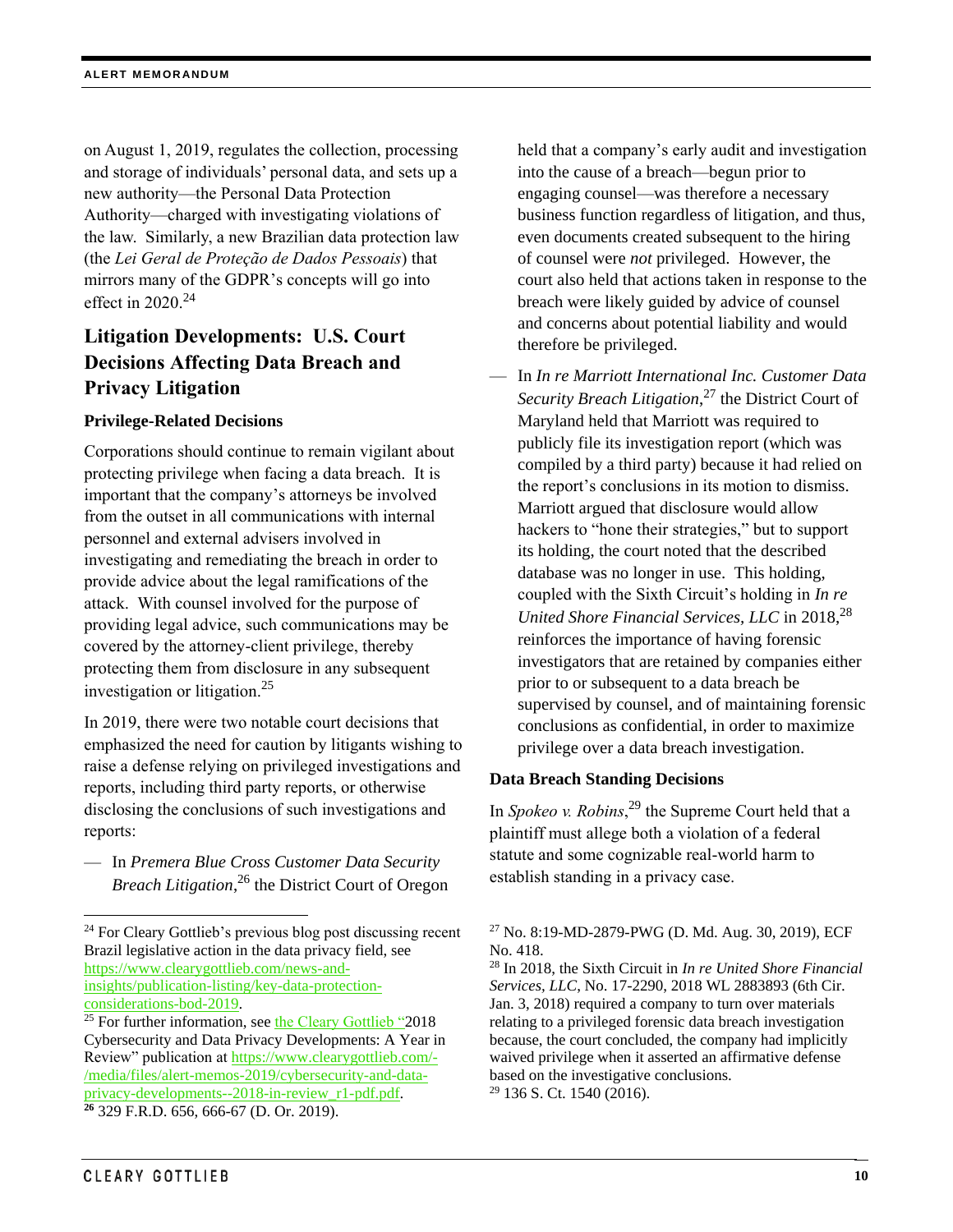In March 2019, the Supreme Court remanded a class action in *Frank v. Gaos,* based on allegations that Google harmed user privacy rights by disclosing search terms to third parties in violation of state law and the federal Stored Communications Act. The Supreme Court directed the lower court to reassess whether the consumers had standing in light of *Spokeo*. 30 However, since *Spokeo*, the Supreme Court has been silent as to what would constitute a sufficient injury, leaving unresolved a split among the federal Circuits as to whether allegations based solely on the risk of future harm are sufficient to establish standing.<sup>31</sup>

As a result, in the event of a data breach where plaintiffs cannot prove their data was used, or in the event of a data exposure where plaintiffs cannot prove their data was accessed, there remains an open question among courts as to when allegations of future harm are too "speculative" to constitute an injury sufficient to meet standing.

#### **Post–Data Breach Securities Class Action Suits**

Securities class action suits are now routinely filed by shareholders after the announcement of a data breach. 2019 saw numerous such actions filed against the likes of Capital One, FedEx, and Zendesk, among others.

Certain notable decisions were reached in the following cases:

— In *Sgarlata v. PayPal Holdings, Inc.*, <sup>32</sup> the Northern District of California dismissed the action, holding that plaintiffs had failed to adequately allege that PayPal knew not only of an actual security breach, but also the magnitude of the breach and the type of data accessed.

- In *In re Intel Corporation Securities Litigation*, 33 the Northern District of California dismissed an action based on product security vulnerabilities. The court held that Intel's statements about chip security and chip performance (for instance, that certain chips were "optimized particularly for data protection" and "have the ability to protect against identity breaches") constituted nonactionable puffery, and thus were not misleading or false within the meaning of applicable securities law.
- In *In re Equifax Securities Litigation*, <sup>34</sup> the Northern District of Georgia found that plaintiffs had sufficiently alleged that Equifax had misstated the adequacy of its commitment to data security and its compliance with data protection laws. At the same time, the court held that Equifax's risk factors were not misleading, and Equifax did not have a duty to correct prior misstatements once it became aware of the data breach.
- In *In re Facebook, Inc. Securities Litigation*, <sup>35</sup> the Northern District of California dismissed a shareholder action based on the revelation that Cambridge Analytica had acquired private Facebook user data, and that Facebook had allegedly attempted to suppress evidence of the breach contrary to its policy. The court held that plaintiffs had failed to demonstrate that Facebook ignored red flags concerning Facebook's data

<sup>30</sup> No. 17-961, 2019 WL 1264582 (Mar. 20, 2019) (per curiam). The Northern District of California has yet to rule on the issue presented in *Spokeo.* For Cleary Gottlieb's previous blog post discussing the *Frank v. Gaos* decision, see [https://www.clearycyberwatch.com/2019/04/supreme](https://www.clearycyberwatch.com/2019/04/supreme-court-vacates-approval-of-class-action-settlement-and-remands-to-determine-article-iii-standing-in-data-privacy-case)[court-vacates-approval-of-class-action-settlement-and](https://www.clearycyberwatch.com/2019/04/supreme-court-vacates-approval-of-class-action-settlement-and-remands-to-determine-article-iii-standing-in-data-privacy-case)[remands-to-determine-article-iii-standing-in-data-privacy](https://www.clearycyberwatch.com/2019/04/supreme-court-vacates-approval-of-class-action-settlement-and-remands-to-determine-article-iii-standing-in-data-privacy-case)[case.](https://www.clearycyberwatch.com/2019/04/supreme-court-vacates-approval-of-class-action-settlement-and-remands-to-determine-article-iii-standing-in-data-privacy-case)

<sup>&</sup>lt;sup>31</sup> The Second, Fourth, and Eighth Circuits have determined that such allegations are insufficient. By contrast, the D.C., Third, Sixth, Seventh, Ninth, and Eleventh Circuits have determined that allegations about a substantial risk of future harm are sufficient.

<sup>32</sup> No. 17-CV-06956-EMC, 2019 WL 4479562 (N.D. Cal. Sept. 18, 2019). For Cleary Gottlieb's previous blog post discussing the *Sgarlata v. PayPal Holdings, Inc.* case, see [https://www.clearycyberwatch.com/2019/01/california](https://www.clearycyberwatch.com/2019/01/california-district-court-dismisses-securities-class-action-plaintiffs-failed-plead-paypal-knew-magnitude-security-breach)[district-court-dismisses-securities-class-action-plaintiffs](https://www.clearycyberwatch.com/2019/01/california-district-court-dismisses-securities-class-action-plaintiffs-failed-plead-paypal-knew-magnitude-security-breach)[failed-plead-paypal-knew-magnitude-security-breach.](https://www.clearycyberwatch.com/2019/01/california-district-court-dismisses-securities-class-action-plaintiffs-failed-plead-paypal-knew-magnitude-security-breach) <sup>33</sup> No. 18-CV-00507-YGR, 2019 WL 1427660 (N.D. Cal.

Mar. 29, 2019). <sup>34</sup> 357 F. Supp. 3d 1189 (N.D. Ga. 2019).

<sup>35</sup> No. 18-CV-01725-EJD, 2019 WL 4674347 (N.D. Cal. Sept. 25, 2019).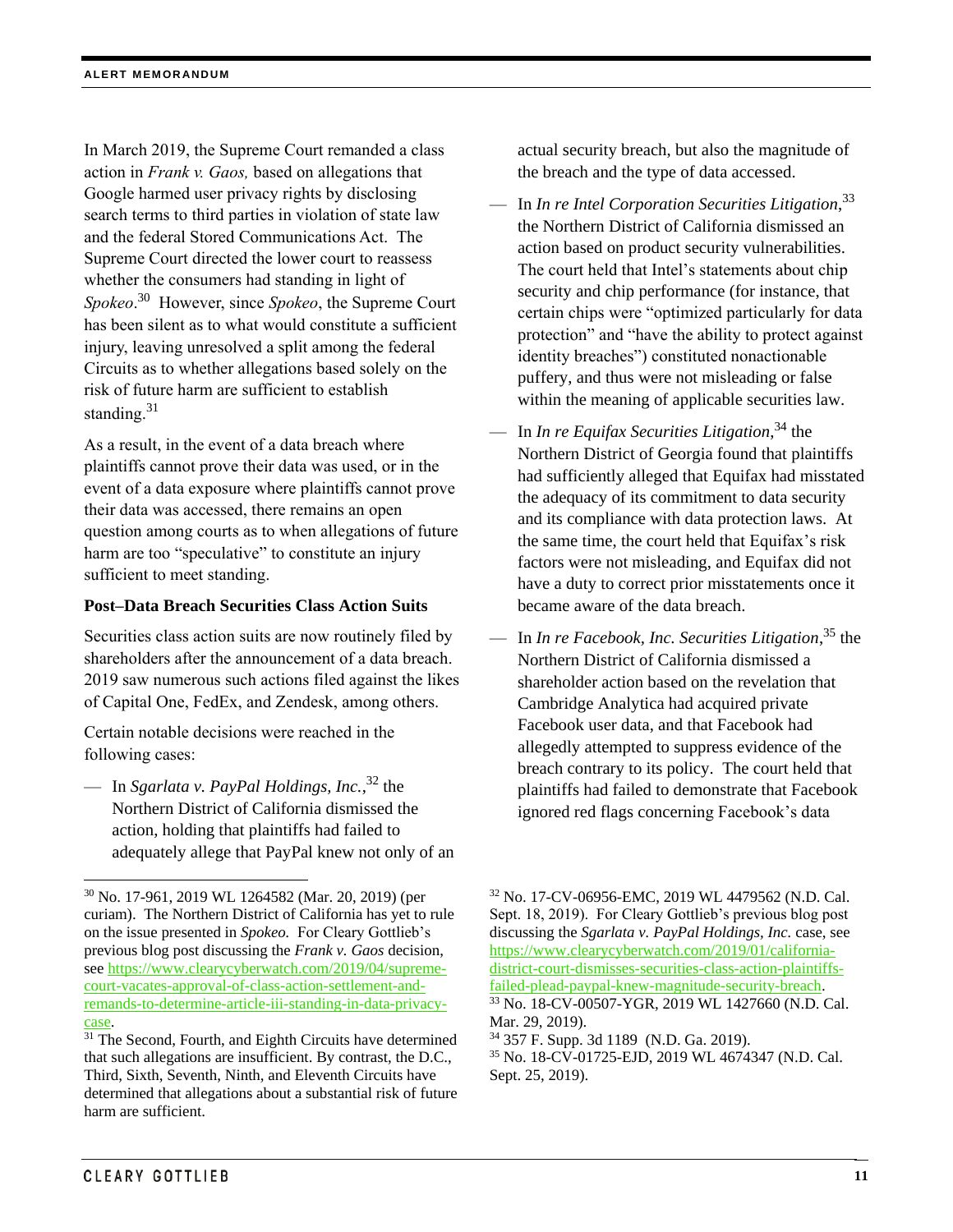security at the time its officers made statements about its vulnerabilities.

#### **Illinois Biometric Law Litigation**

In 2008, Illinois was the first state to implement a comprehensive biometric privacy regime—called the Biometric Information Privacy Act ("BIPA"). While other states have followed suit (e.g., Texas and Washington), Illinois is the only state that provides a private right of action for violations of that law. In 2019, Illinois state courts decided two cases concerning BIPA:

- On January 25, 2019, the Illinois Supreme Court in *Rosenbach v. Six Flags Entertainment Corp.*, 36 held that plaintiffs may bring an action for mere technical violations of BIPA's disclosure and consent requirements, without additional allegations of actual or threatened injury or damage.
- On April 9, 2019, an appellate court in Illinois held in *Liu v. Four Seasons Hotel, Ltd.*<sup>37</sup> that an employee's allegations of BIPA violations do not constitute allegations of "a wage or hour violation"—which would be subject to arbitration under the applicable employment agreement even where collection of biometric data is being used to monitor hours worked.

#### **Pennsylvania Rules Employers Have Duty to Guard Employees' Personal Data**

On November 21, 2018, in *Dittman v. UPMC d/b/a The University of Pittsburgh Medical Center*, <sup>38</sup> the Supreme Court of Pennsylvania held that an employer

[https://www.clearycyberwatch.com/2019/02/illinois](https://www.clearycyberwatch.com/2019/02/illinois-supreme-court-rules-plaintiffs-not-required-allege-actual-injury-sue-biometric-information-privacy-act)[supreme-court-rules-plaintiffs-not-required-allege-actual](https://www.clearycyberwatch.com/2019/02/illinois-supreme-court-rules-plaintiffs-not-required-allege-actual-injury-sue-biometric-information-privacy-act)[injury-sue-biometric-information-privacy-act.](https://www.clearycyberwatch.com/2019/02/illinois-supreme-court-rules-plaintiffs-not-required-allege-actual-injury-sue-biometric-information-privacy-act)

had a legal duty to safeguard its employees' sensitive personal information, where the employer required that information as a condition of employment and stored that data on an internet-accessible computer. *Dittman* is notable because it is the first time a state's highest court has broadly held that a company owes a duty to protect any employees' personal data that it collects and stores. If the reasoning of *Dittman* is adopted by courts in other states, employers could face increased risk of financial liability following a data breach that compromises personal information of employees.

## **2019 Takeaways and Predictions for 2020**

According to the Association of Corporate Counsel's Chief Legal Officers 2019 Survey, cybersecurity issues remain top of mind, with 68% of CLOs ranking data breaches and protection of corporate data as "extremely important" or "very important."<sup>39</sup> Last year's data breaches and other cybersecurity developments reinforce the importance of several issues in mitigating cyber risk:

— To prevent cyber breaches, companies should ensure that they have adequate detection and monitoring policies and take precaution to protect their cybersecurity systems. Facebook's March data breach and First American's exposure of data were both caused by design defects in the companies' systems, and the FTC's settlement with InfoTrax Systems was predicated solely upon the company's failure to maintain reasonable security measures. In addition, an increasing number of jurisdictions—including now New

<sup>36</sup> 129 N.E.3d 1197 (Ill. 2019). For Cleary Gottlieb's previous blog post discussing the *Rosenbach v. Six Flags Entertainment Corp.* case, see

 $37$  No. 18-2645, 2019 WL 1560416 (App. Ct. Ill. Ap. 9. 2019). For Cleary Gottlieb's previous blog post discussing the *Liu v. Four Seasons Hotel, Ltd.* case, see [https://www.clearycyberwatch.com/2019/05/illinois](https://www.clearycyberwatch.com/2019/05/illinois-appellate-court-holds-employee-biometric-privacy-claims-are-independent-of-wage-and-hour-disputes)[appellate-court-holds-employee-biometric-privacy-claims](https://www.clearycyberwatch.com/2019/05/illinois-appellate-court-holds-employee-biometric-privacy-claims-are-independent-of-wage-and-hour-disputes)[are-independent-of-wage-and-hour-disputes.](https://www.clearycyberwatch.com/2019/05/illinois-appellate-court-holds-employee-biometric-privacy-claims-are-independent-of-wage-and-hour-disputes)

<sup>38</sup> 196 A.3d 1036 (Pa. 2018). For Cleary Gottlieb's previous blog post discussing the *Dittman* case, see [https://www.clearycyberwatch.com/2019/01/pennsylvanias](https://www.clearycyberwatch.com/2019/01/pennsylvanias-highest-court-rules-employers-duty-guard-employees-personal-data)[highest-court-rules-employers-duty-guard-employees](https://www.clearycyberwatch.com/2019/01/pennsylvanias-highest-court-rules-employers-duty-guard-employees-personal-data)[personal-data.](https://www.clearycyberwatch.com/2019/01/pennsylvanias-highest-court-rules-employers-duty-guard-employees-personal-data)

 $39$  In addition, 65% of CLOs ranked information privacy as "extremely important" or "very important." For the Association of Corporate Counsel's Chief Legal Officers 2019 Survey, see

[https://www.acc.com/sites/default/files/resources/upload/20](https://www.acc.com/sites/default/files/resources/upload/2019-ACC-Chief-Legal-Officers-Survey.pdf) [19-ACC-Chief-Legal-Officers-Survey.pdf.](https://www.acc.com/sites/default/files/resources/upload/2019-ACC-Chief-Legal-Officers-Survey.pdf)